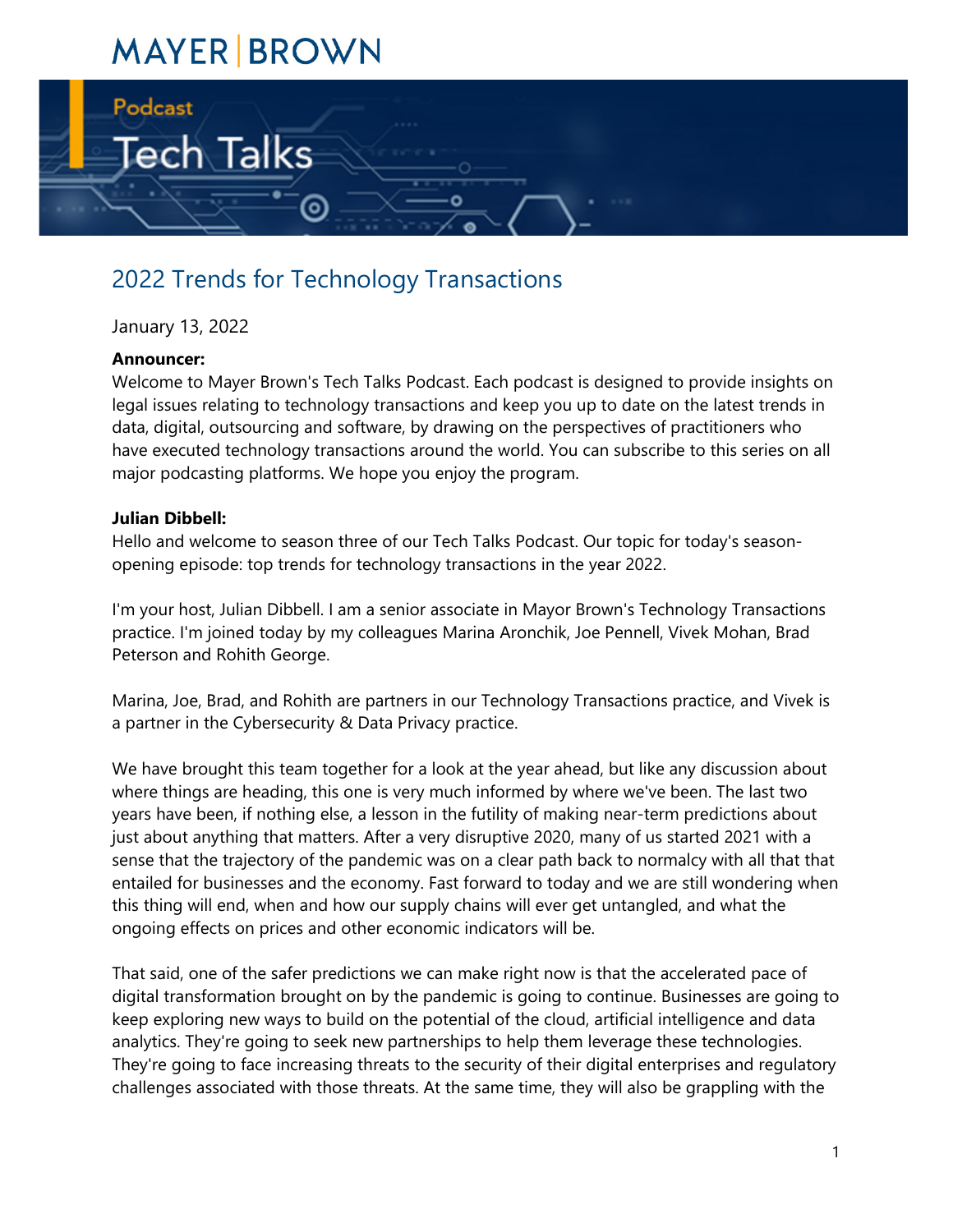social and environmental sustainability of some of the emerging digital business practices. And finally, they're going to have to keep on keeping an eye on and preparing for longer range innovations, such as cryptocurrency, the blockchain and the metaverse.

We're going to talk about all of these topics today. But I want to turn first to Marina and ask about those three core technologies I mentioned: cloud, Al and data. These are topics we have focused on individually in the past, but as, Marina, in discussing this episode we all had the clear sense that these are now coming together as a kind of convergent phenomenon that is a driving force in its own right. Can you tell us a little bit about how the pieces of this phenomenon have developed and what it means for the year to come?

#### **Marina Aronchik**:

Hi Julian, thanks and happy New Year. Yes, when we were talking about top trends in the last five years, we kept coming back to cloud, AI, data and data monetization, and over time we saw cloud services move from early test cases to material wide scale adoption for critical applications.

AI has advanced as well. It morphed from an interesting futuristic idea to excitement by early adopters and now Gartner is putting worldwide AI software revenue for 2021 at just over 51 billion dollars. We have seen an increase in AI-related licensing deals, partnerships and collaborations. It's also become clear that, in order to see a return on investment, businesses need to use AI either in or with applications that are scalable and always on, and scalable and always on means cloud. So wide scale adoption of the cloud is enabling AI.

Next, with data moving to the cloud and increasingly generated in the cloud, it's become more suitable for data analytics at scale including AI. That means that the businesses can now unlock the value of the data and monetize it.

As a result, what we're seeing on the horizon for 2022 is this fascinating convergence of data, AI and cloud computing that you've mentioned. The cloud is enabling AI to monetize data and that monetization, in turn, is driving more interest and more investment in gathering data and using cloud services.

# **Julian Dibbell:**

Now last year we talked about the efforts to make data accessible, resulting in challenges like loss of data provenance and privacy and security concerns. Has the move to the cloud or increased use of AI resolved these issues?

#### **Marina Aronchik**:

That's a good question. So the challenges that you're describing were coming up largely in connection with the efforts to make data accessible by moving silo data from legacy systems into data lakes. What we're starting to see now, and expect to continue in 2022, is a different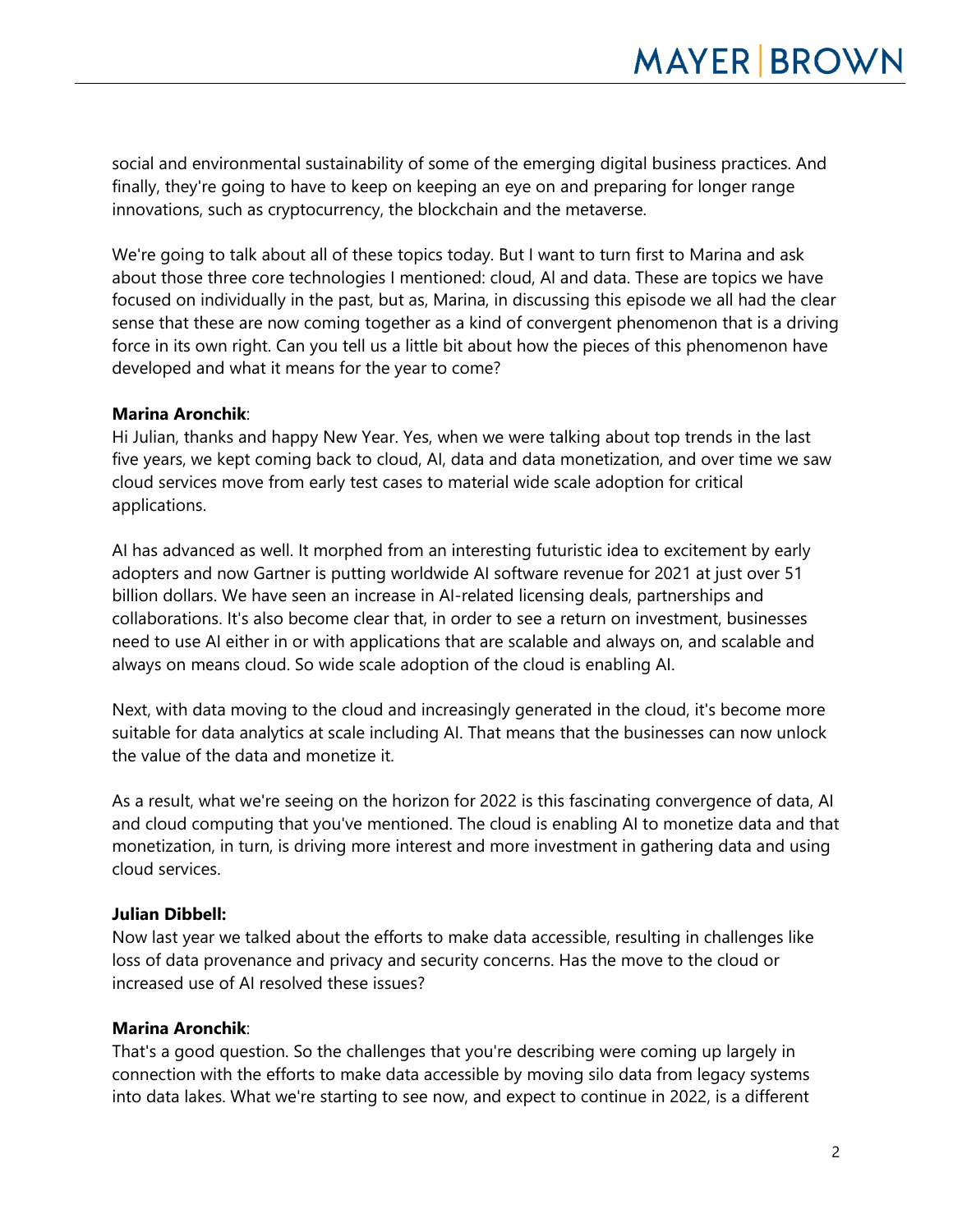approach – the implementation of a so-called data fabric that's happening in part through use of AI as you mentioned. So the idea behind the data fabric is that rather than moving data into a single repository, you stitch together various existing environments, including, importantly, cloud – and then you incorporate technology that addresses the challenges that you describe through data governance, security and integration tools.

# **Julian Dibbell:**

Okay got it. You mentioned monetization as key to the convergence of data, AI and cloud because, in effect, it's the monetization, the result of the convergence of technology that drives businesses to invest further in gathering data and using cloud. Is this monetization resulting from new data-driven products and services?

# **Marina Aronchik**:

Yeah to some extent. Data monetization is really a broad term that's used to refer to any valuable insights that businesses draw from data. These insights can be used to improve operations, reach new customers or newer adjacent markets or advance higher-level goals like those relating to ESG and sustainability.

The key here is that approaching the cloud, AI and data as an integrated solution, rather than a set of disparate technologies, gives the enterprises a powerful tool to address business needs by continuously recalibrating data sources, their cloud computing needs and data analytics. Doing so requires businesses to rethink and continuously invest in this different operating model and as they do so, and as the approach delivers tangible benefits and shows its value, it will fuel further investment and interest.

# **Julian Dibbell:**

Okay and then what should we as technology lawyers be thinking about or discussing with our business clients in connection with this convergence?

# **Marina Aronchik**:

Well I think we're going to continue to see a wide range of transactions, including, increasingly, collaborations and partnerships that contract for data, AI and cloud as the single integrated solution. Because each of these components come with their own risks and considerations, including, increasingly, regulatory requirements, working on tech deals in 2022 will be less about following a specific checklist or precedent and more about understanding the business objectives, drivers and intricacies of each technology solution and then identifying relevant sets of considerations and putting them together, really like a puzzle, in a way that makes sense for your deal.

# **Julian Dibbell:**

Okay so now you mentioned collaborations and partnerships as being a key to taking advantage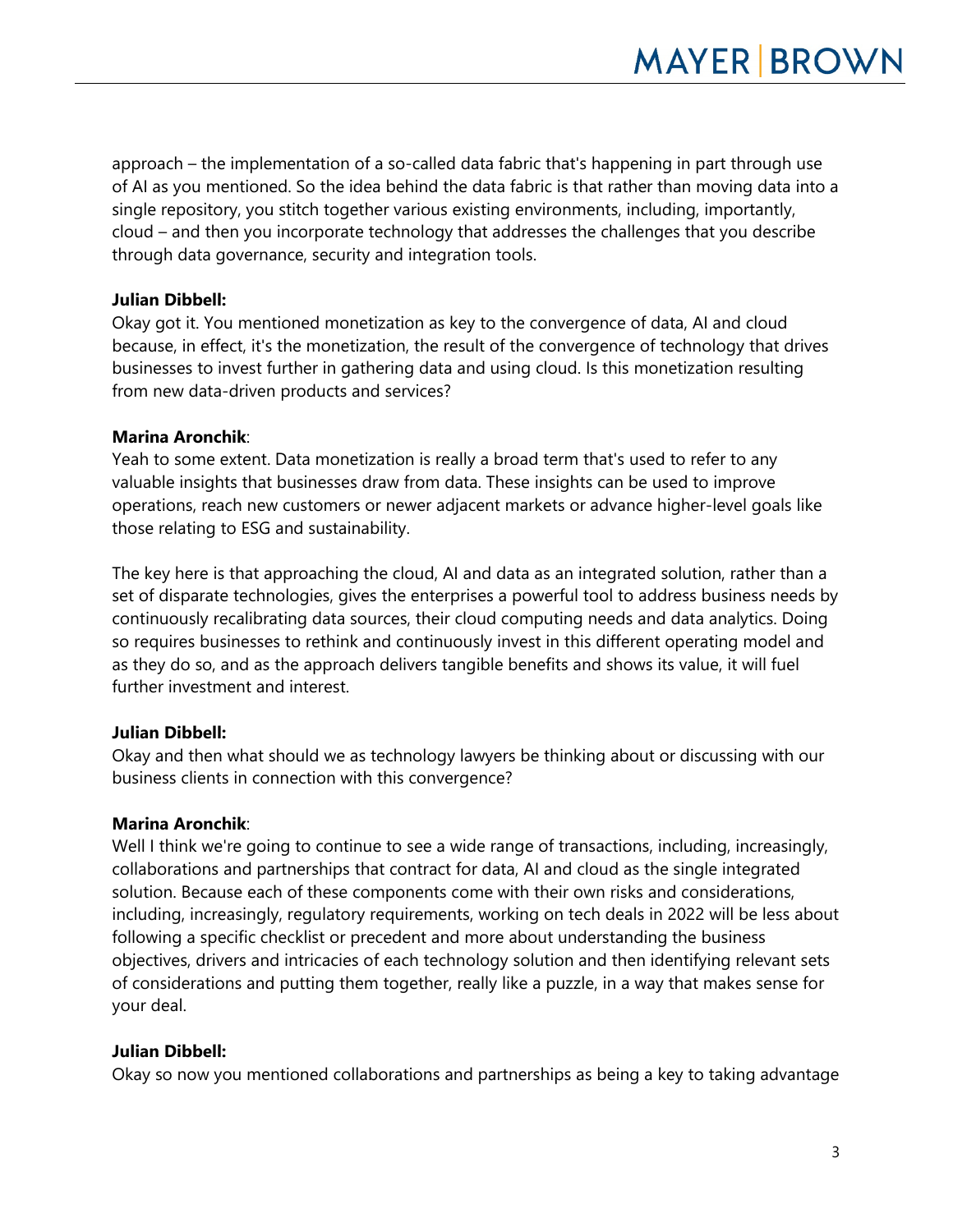of some of these technologies. I want to get into that because that raises a whole set of puzzle pieces as you said.

Joe, can you talk to us a little bit about some of these collaboration and partnership deals? What are the driving dynamics behind these and what businesses need to look out for?

#### **Joe Pennell:**

Yeah absolutely. So like Marina and you were just saying, we've been seeing an accelerated trend of companies entering into novel complex collaborations to deliver new digital solutions to end customers, and companies are really viewing these collaborations with their tech partners not as just a back office cost-cutting measure but as a way to enter new businesses or transform their existing customer-facing businesses.

#### **Julian Dibbell:**

Okay so what are some examples of these types of collaborations you're talking about?

#### **Joe Pennell:**

There are a lot of them out there but we've been increasingly seeing a lot of efforts to build crypto- and blockchain-enabled consortiums, managed services firms partnering with hyperscale cloud vendors, traditional financial institutions partnering with cryptocurrency exchanges or high-speed algorithmic trading firms, companies exploring robotics as a service, truck as a service, transport as a service models, joint ventures between regulated and non-regulated companies, like mortgage lenders and home builders, and a lot of different insurtech collaborations, and I could go on and on but that, that should give you a feel.

# **Julian Dibbell:**

Yeah a lot to unpack in each of those examples and each has its own particularities with respect to the particular industry and application but the overall trend here, what's driving it?

#### **Joe Pennell:**

So, like I already mentioned, a lot of these companies are looking to drive new sources of revenue and, in tandem with that, I think a lot of companies are viewing these tech collaborations as a way to not get left behind as tech becomes the driver of new developments in just about every industry.

So for example, equipment manufacturers like big auto companies have realized that the future of their industry is going to be driven by the software tech and services that they can offer in their vehicles. So that's been driving partnerships with, or outright acquisitions of software and tech companies, by these manufacturers.

As another example, fintechs and big tech companies are increasingly entering into the financial services space, and banks want to partner with them on banking as a service offerings to reach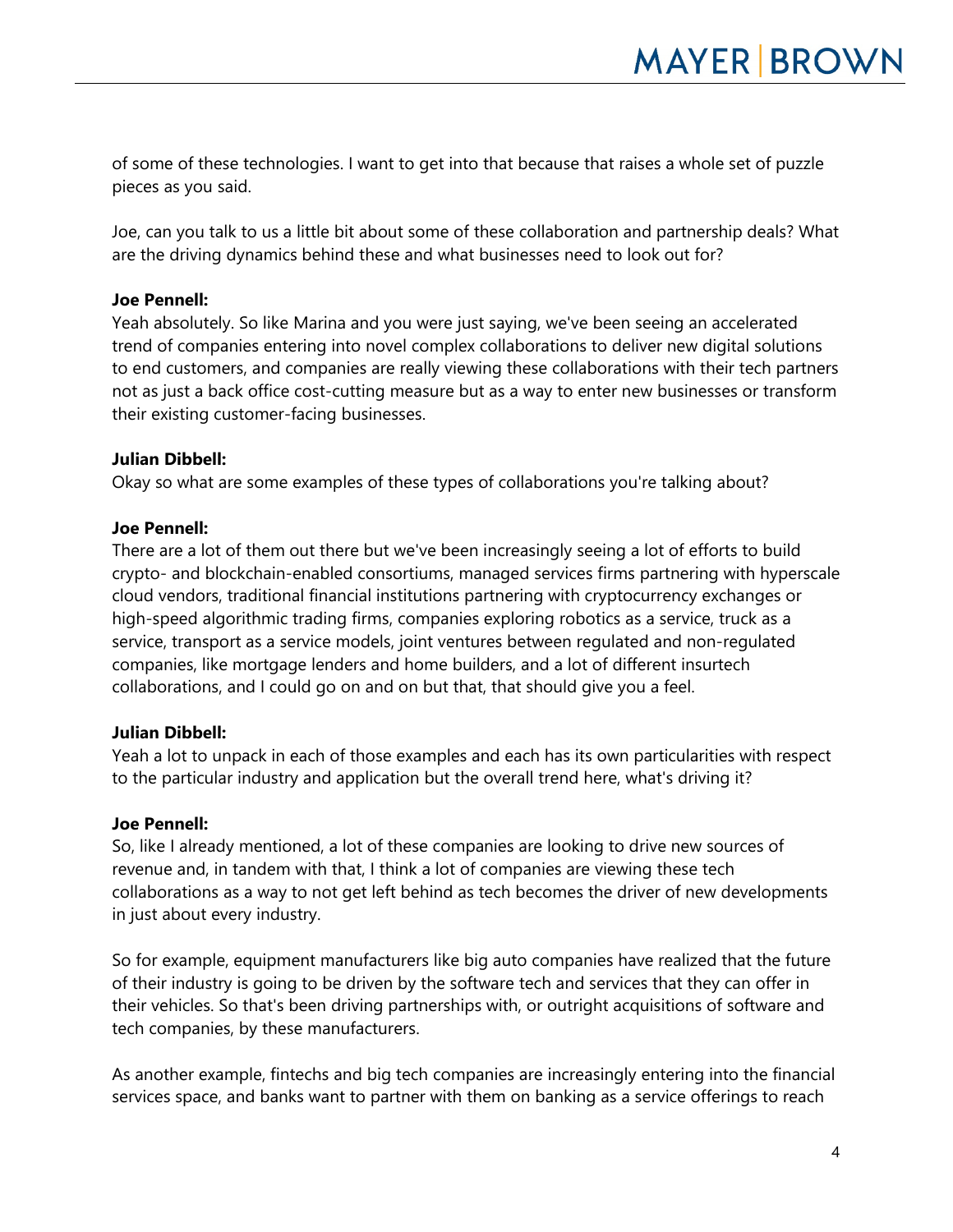new customers and provide technology that could be impractical for a bank to build itself inhouse. So if the bank can, for example, offer treasury and other banking services directly through the interface of its partner's market dominant ERP platform, the bank services and the ERP provider services are going to be much stickier and more desirable to their mutual end customers. That kind of the end goal. From the tech companies perspectives, partnerships with traditional economy companies allow them to acquire new customers, like I already mentioned, and both parties are really interested in gaining insights from data that are generated by these collaborations.

So summing it all up, these trends have led to dramatic increases in customer-facing digital platform deals, embedded finance arrangements and other types of collaborations, and in some ways it seems like the tech industry is becoming less distinct from all these other types of industries because the technology is becoming so embedded and vital to the products and services that are offered in just about every industry out there.

# **Julian Dibbell:**

So what kinds of issues tend to come up in these deals?

# **Joe Pennell:**

So, like you said that the companies and the technology solutions might vary from deal to deal but we see a lot of the same recurring issues – and Marina kind of previewed this a little bit – but you know these deals typically aren't amenable to a traditional service provider-service recipient contracting approach. Both parties often have complex interrelated performance obligations to one another, and that requires some careful structuring to clearly segregate the party's roles and responsibilities.

If either party of the collaboration is in a regulated industry, compliance and law provisions quickly turn into a key topic for the parties, as well there's often a clash of cultures on those types of topics.

Both parties are also going to be keenly interested in control of end customer relationships, including rights across market to end customers who were introduced by one party to the other party as part of the collaboration and, you know it – as mentioned several times already – these collaborations also tend to generate valuable data and the scope of each party's right to use, commercialize or monetize that data, especially in regulated industries where there may be limitations on what you can and can't do. These turn into very key issues that are often heavily negotiated and really the heart of the deal.

# **Julian Dibbell**

Right. And you've touched on the core of it here, the value of data and the value of protecting that data which leads us to, you know, the question of data security and data privacy. Vivek what can you tell us about what we're seeing on that front?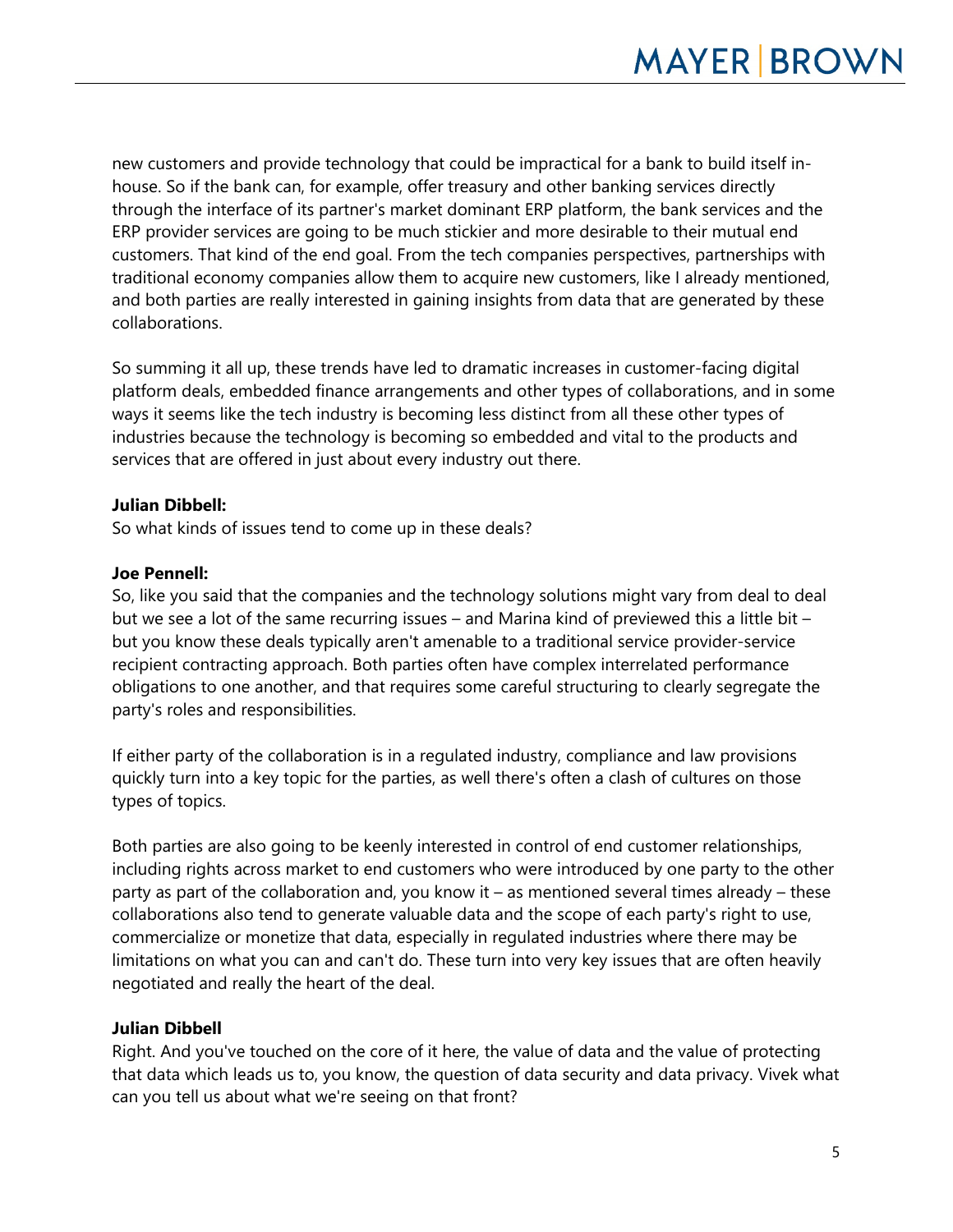#### **Vivek Mohan:**

Thanks Julian. As many of you were likely aware, 2021 was a banner year for cyber security and not in a good way. The news is filled with high-profile cyber incidents impacting the supply chain, as well as a number of high-profile ransomware incidents. This has naturally lead boards, c-suite executives and ultimately us lawyers to continue to re-tune and refocus on these issues. We've seen this flow down on how security is operationalized and how risk is managed on a day-to-day basis, whether in the context of measures that are put in place to protect data in contract, new focus by lawyers on understanding and assessing technical risks, as well as an overall refocus on the idea of cyber security as a key priority, and one of the highest priorities for companies that are seeking to engage in any sort of transaction.

These are important issues no matter how you're positioned. Whether you're processing data on behalf of a third party whether you're asking a third party to process data on your behalf or whether you're entering into one of the newer types of deals, as Maria mentioned, complex multi-tenant cloud environments working across jurisdictions or engaging in cross-border data transfers. We've seen this really change the way and nature and style of contractual clauses that are in place, as I'll talk about a little bit later.

In Europe, the release of the new model contractual clauses included a renewed focus on security measures that companies put in place to protect data as it flows across borders. We've seen in transactions lawyers paying an increased amount of attention to how they assess and understand and capture technical measures that are in place to protect data, including things that have traditionally been left to IT departments in the past. This takes place both proactively and reactively. It means that diligence involves an increased focus on understanding the data landscape of a potential target or counterparty but also means that lawyers have to understand this and find a way to describe risks to business decision makers, to executives and to reflect mechanisms that they put in place to manage and address these risks, whether through contract insurance or otherwise.

This is something that is really going to continue to be a sharpened focus – we think – in 2022 and going forward as cyber security continues to be something that dominates the news cycle and the risk landscape continues to evolve and thus continue to grow globally.

#### **Julian Dibbell:**

Okay so businesses and their lawyers are obviously paying a lot of attention to cyber security for very important reasons, but as we know there's been a lot of regulatory attention to cyber security as well. How is that and how are developments there impacting how lawyers are going to be looking at these issues on a day-to-day basis?

#### **Vivek Mohan:**

Yeah it's a great point Julian. You know, the regulatory attention to cyber security has been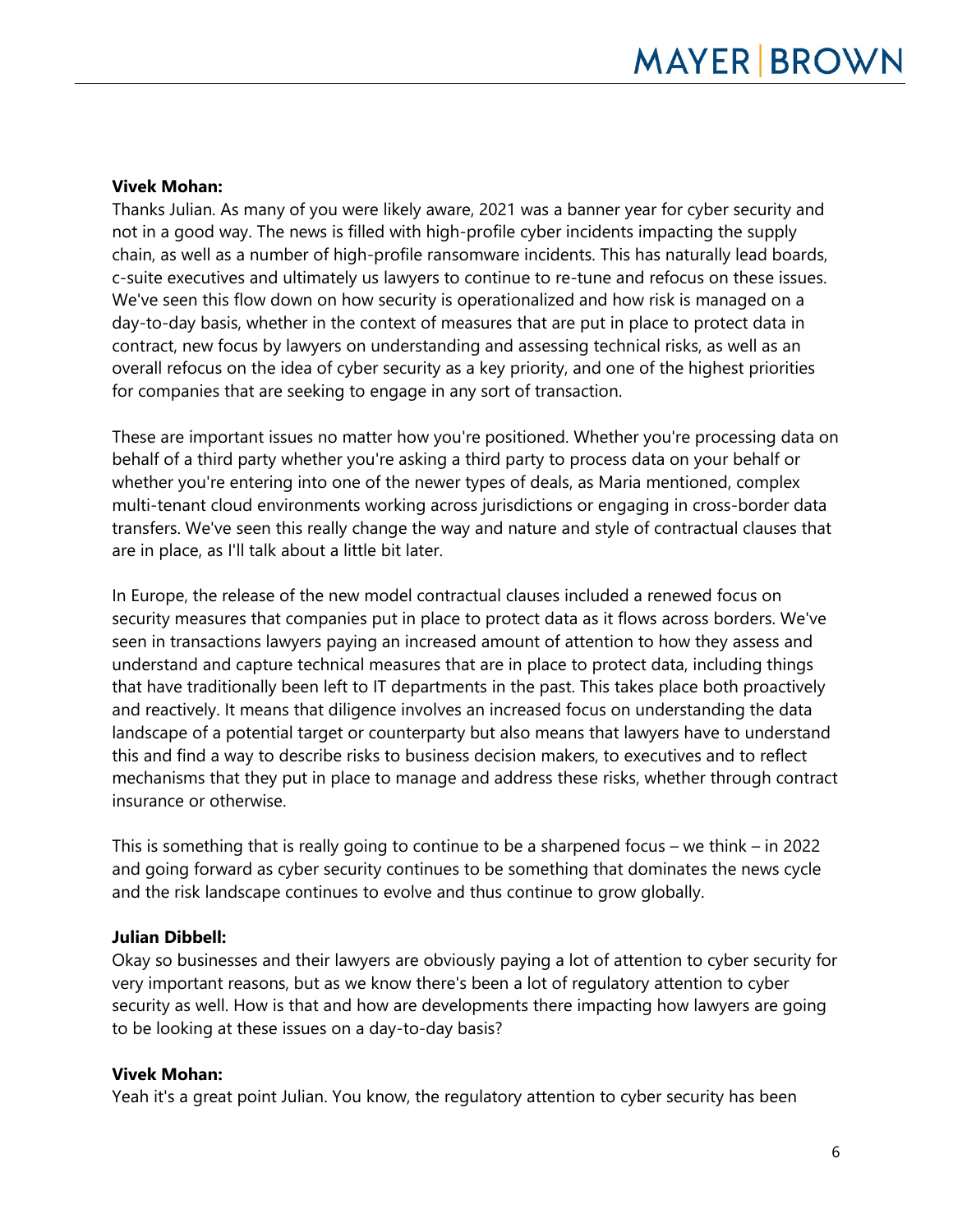really notable and has been really significant over the last year, and we think that this is going to be one of the most important trends for the coming year.

The FTC announced – the Federal Trade Commission for those of you that don't follow in the United States – announced in December that they are considering rulemaking on data security as well as privacy and some other topics, and this is really a new and big step for the FTC. It hasn't pursued this type of making in recent history, and this will be a really important milestone for companies as the FTC is the de facto federal privacy and security regulator. We haven't seen an advance notice of proposed rulemaking, we just know that they have this on their mind, but it will be really interesting to see what they put out because I think that there is a range of options. They could go from very, very high level, which is aligned with the NIST cyber security framework, an adaptable framework for cyber security rules, all the way down to the very prescriptive such as the New York Department of Financial Services which went so far as to prescribe the number of days that companies should retain logs.

We'll see where the FTC lands on this but this is going to be really interesting because we expect that whatever the FTC puts out there is going to be adopted by companies even before it comes into formal effect as a proxy for reasonable security. So we expect to see this in the coming year and we expect to see these provisions work their way into contracts, because in the absence of a binding rule people will look to what the regulators have articulated they expect.

This is also the case with the Securities and Exchange Commission and, this is a really interesting development from the SEC which has not been traditionally a cyber-security regulator, but has paid an increasing amount of attention to this issue over the last year and really ultimately over the past decade.

This is important to both public issuers of debt and equity, so really any public company in the United States, as well as regulated entities, but it's also just a good point of guidance and a touchstone for really any company doing business because the Securities and Exchange Commission is one that always gets c-suite attention. No matter what they say, CEOs are paying attention. And as the SEC has issued specific guidance for regulated entities that has undertaken enforcement actions in the past year and has undertaken an unprecedented industry-wide sweep following the SolarWinds data security incident, we have seen that the SEC is really going to continue to sharpen its focus on these issues, including, in particular, how companies think about disclosure of these issues. I think that disclosure is a really interesting topic in two contexts here for companies that are thinking about transactions because when we think of disclosures in the SEC context we're thinking about making something public. But I think that there's an equally important focus on thinking about disclosures that are made, particularly against representations that are made, for example, in transactional agreements. So we'll have to keep an eye on how the SEC's focus on this changes and evolves the way the companies think about this in the coming year and years.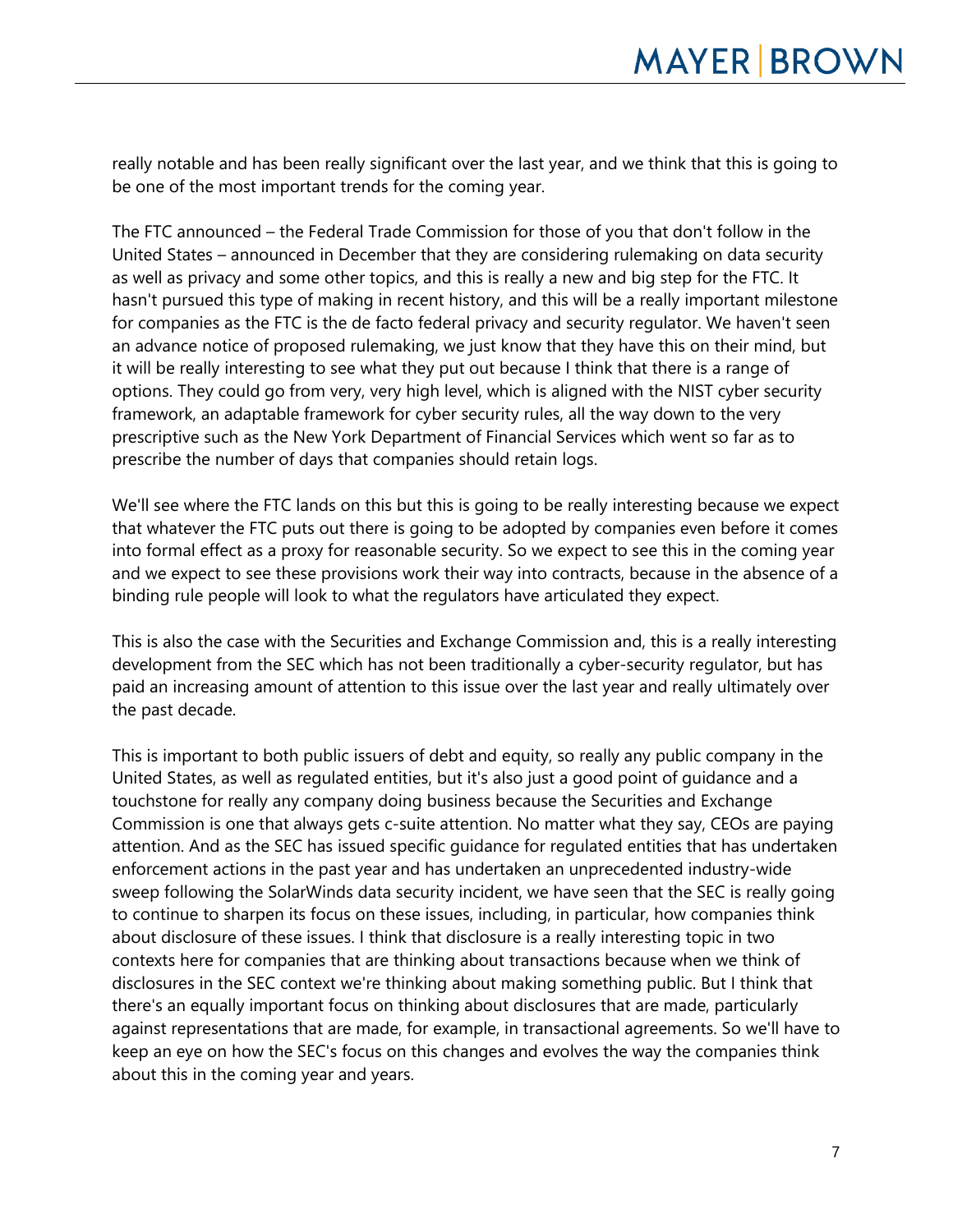It's not just at the federal level, though. As people likely know, several states have enacted privacy laws that include cyber security requirements, including particular requirements to maintain reasonable security. This is already in effect in California under a law known as CCPA but is being renovated in 2023 with a law called CPRA. Virginia and Colorado have also passed similar laws with similar requirements, and one of the things to really keep an eye out for over this year is regulations that are being issued by the various boards and agencies that are tasked with implementing these laws and coming up with implementing regulations.

We'll also keep an eye on state legislatures and that we expect it to be an active session. As laws come into effect, we are going to have to react. We're going to have to think about how to comply with these requirements, and I think that the list of jurisdictions that lawyers should be thinking about when thinking about cyber security risks and cyber security contracting are really going to continue to grow.

# **Julian Dibbell:**

Well that's a lot going on here in the U.S., what about the rest of the world, what's going on out there?

#### **Vivek Mohan:**

Thanks Julian, you're right, I'd really be remiss not to think of this and make sure to contextualize this as a global issue, and the legal landscape is really evolving the world over. Since we just have a few minutes I'll just mention the increased attention to cyber security in the EU and in China in particular. As I mentioned earlier, in the EU we saw the release of the new model clauses which included a pronounced focus on the security measures in place to protect data, but we've also seen the regulators really focus on security, including a number of investigations and enforcement actions following data security incidents, and we also see a significant amount of legislative action including a rewrite of the network information security directive which will already does govern cloud computing, and this will be something that I think is going to be a really interesting area to watch in the coming year particularly for companies that are considering migrations or transitions into the cloud.

In China, we saw the enactment of a of PIPL, a new privacy law that supplemented several other frameworks already in place in China, including the cyber security law and data security law and the rapid enactment of this – I think quite a lot of companies by surprise. One of the things I think is particularly important to consider is that these requirements really relate to the life cycle of protection of data including a particular cross-border transfer. Companies transferring certain types of data out of China are required to conduct security assessments now, and while there is not a tremendous amount of implementing guidance that makes clear exactly what and how companies can comply with these requirements, this is something we've really been helping clients with in a number of contexts, either developing compliance programs or strategies to demonstrate compliance, figuring out how to work with vendors and ask vendors to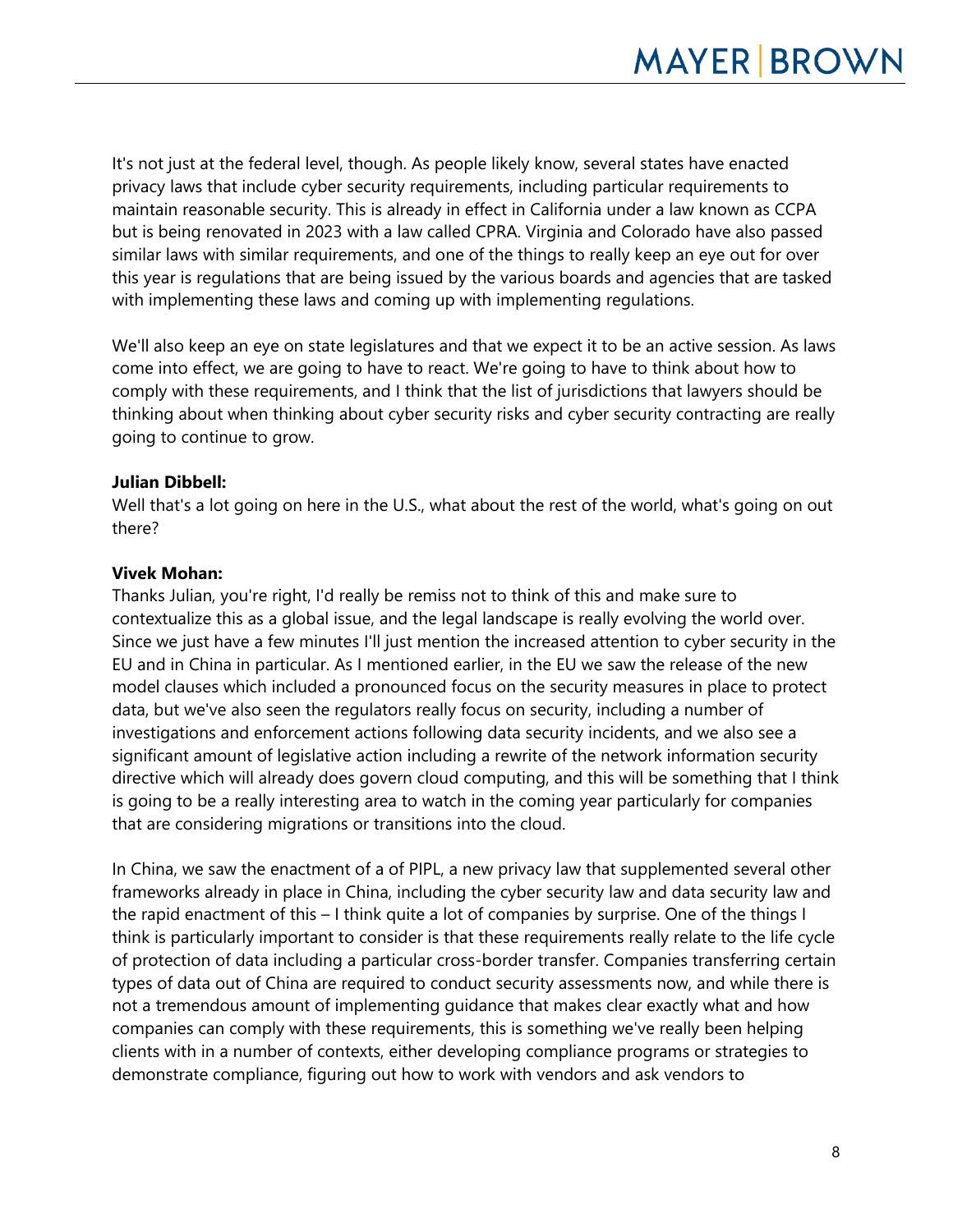demonstrate their compliance when handling a company's data on their behalf or otherwise including through the use of software tools to automate some of these processes. This is going to be an increasingly complicated compliance burden as the laws continue to be enforced and enacted, and we're looking forward to seeing what's to come.

# **Julian Dibbell:**

Thanks Vivek. Brad, what can you tell us about some of the challenges businesses will be facing with respect to sustainability of technological practices and otherwise?

# **Brad Peterson:**

Thank you Julian. The risks that Vivek just highlighted are just a superb illustration of the growing focus on sustainability. And sustainability means whether we can keep doing what we're doing. Sustainability includes concerns like ESG or environmental, social and governance, which protect our planet and society. And sustainability also includes increasing focus on resilience, and by resilience we mean the ability to keep delivering despite surprises like these supply chain problems that you alluded to in your introduction.

In 2021, we saw increasing numbers of the world's leading companies, including a lot of our clients making public pledges for what they call "net-zero emissions", for equity and inclusion and for other sustainability goals. There's a lot in the press on this. A recent article in nature, for example, reported that one-fifth of the Fortune Global 2000 have made net-zero pledges. An organization called Science-Based Targets has a website that reports companies who have adopted science-based targets – as of today, 1095 of those – and companies that have ambitions for 1.5 centigrade as the maximum global warming, 1163 of those as of today. This is remarkable because up until quite recently, really in until the pandemic, businesses generally saw their mission as maximizing economic returns to stockholders.

# **Julian Dibbell:**

So companies at the top levels are making sustainability pledges. How does this affect technology contracting?

# **Brad Peterson:**

Meeting those pledges is going to require changes in supply chain, including in the technology supply chain. A report from McKinsey in September of 2021 said, quote, "two-thirds of the average company's environmental, social and governance footprint lies with suppliers." Obviously a lot of that is potentially in the technology supply chain. Suppliers data centers require enormous amounts of energy and I know we've all seen the headlines in the, in the press about bitcoin in particular on that front. Suppliers algorithmic decision making processes may unfairly discriminate and may have other adverse social impacts. When companies rely on partner companies for critical functions, a company's own resilience depends on the partner's resilience, again, the supply chain problems that you've described.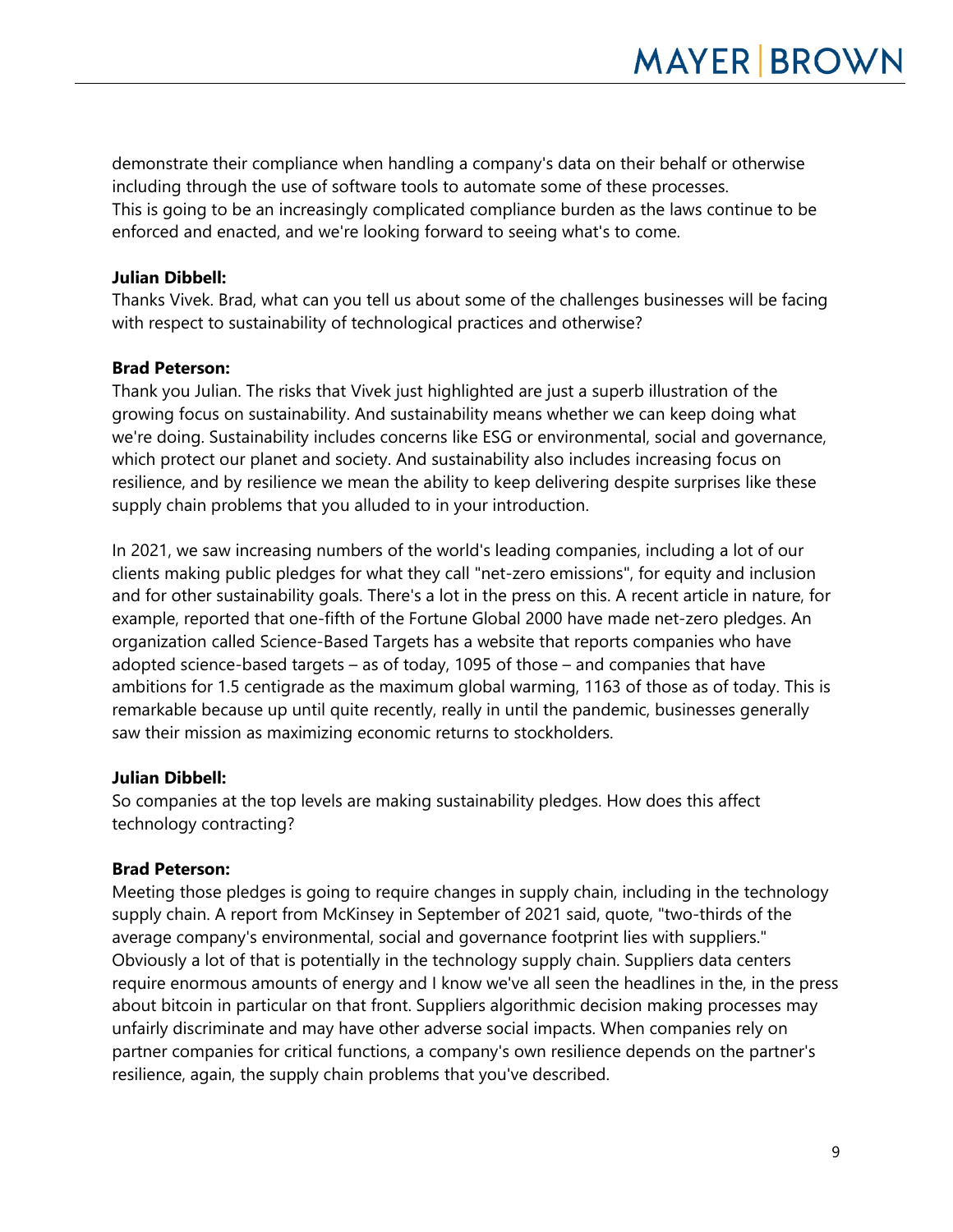# **Julian Dibbell:**

Okay sure but what then do you actually contract for with the suppliers to make an impact on these things? Haven't there always been sustainability clauses?

# **Brad Peterson:**

There have always been sustainability clauses, you're right, but those have tended to be either sort of aspirational and vague or they focus on a single law. If we're going to contract effectively we need to have measurable targets that can be used as standards in engineering and sourcing and accepting the goods and services. I think one of the reasons that we see a trend for 2022 here, is that we're seeing a lot of work on measurable targets from companies, from NGO's and from governments. Companies, for example, the standard wars has come out with the S&P Global Corporate Sustainability Assessment which provides a tremendous collection of metrics and allows companies to report. NGO's have been active in this area. The world economic forum came up with 21 core and 34 expanded metrics in September of 2020. Governments have been active. Vivek provided a lot of good examples in his talk, but it's more across the supply chain. Example, June 2021 the German Parliament passed a law that in English translates to a law on corporate due diligence and supply chains.

# **Julian Dibbell:**

So, all right we will have some very specific metrics to contract around. That though seems to be just a first step, right?

# **Brad Peterson:**

Yes Julian, I think you're right. This is going to require a great deal of innovation in technology contracting.

Technology contracting has long focused on what's provided and what's paid, it hasn't focused as much on how the partner company will do its work and of course here that needs to change so that companies can manage across organizations and caused their partner companies to act in more sustainable ways.

How are we going to do that? A great example of success in managing across organizations and being quite specific in managing how the other company works is in the area – is Vivek's area, data security. Today we see that major technology contracts almost inevitably have two things. One is a schedule of detailed information security requirements, and the second is a requirement that outside standards be followed. Those two requirements are often backed up by transparency requirements. For example there might be an obligation to provide notice of any data security breach or for example you might have an audit right to allow review of information security standards. Technology contracting lawyers and the technology contracting teams that we work with will need to do the same for critical sustainability objectives. We will need to identify third-party standards. We will need to draft new contract language, and we will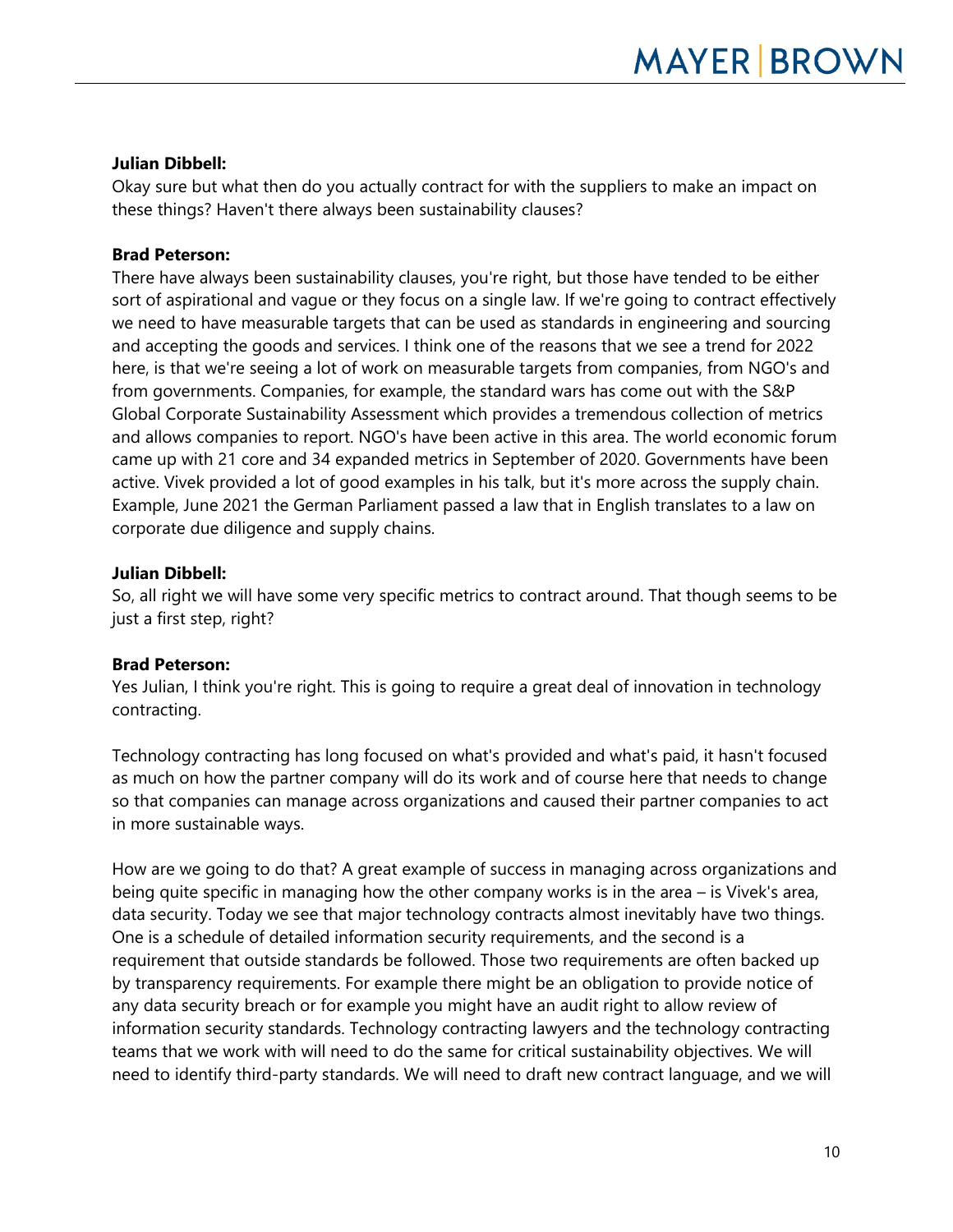need to develop new governance approaches. I'm excited about the opportunities to do all that in 2022.

# **Julian Dibbell:**

All right so, Brad, as you've highlighted – and every everybody else has – there's a lot for businesses to keep an eye on and grapple with as they engage with the emerging core forces of digital transformation that are front and center right now. At the same time, we've got longer range innovations out there that we keep being told are going to be part of this transformation as well. It's sort of farther out there types of things like blockchain, cryptocurrency, etc. How do companies need to think about those here and now, even though they're not necessarily right on the front burner yet? Rohith, do you wanna tell us what you think about that?

#### **Rohith George:**

Yeah sure. So, I'm a bit of a technophile. I'm always buying the latest gadgets, regularly reading my *Wired Magazine* or my *Tech Runs* or my *Gizmodo*. I'm hitting the metaverse with my oculus quest or trying to become a digital landlord. Everything I'm doing, pretty much everything you can think of, but my experience both in my personal life as well as in my professional life is that new tech follows a somewhat predictable cycle to business adoption, it's a theory, to application, to hype to than actual real world business use.

Marina talked a bit about AI and how it's seeing widescale adoption use in business today. I remember when four or five years ago the running commentary was whether or not AI was really ready for use in business or whether people were just throwing around AI as a buzzword.

When you think about it, AI and machine learning as an actually useful technology and business, it follows the same kind of cycle that I mentioned, just like cloud before it. At first there were years of academic research focused on theory and, application of theory and then there's some level of – something that ignites interest, like for example IBM's Deep Blue, in '97 beating the world champion at chess, and then from there the ice cycle begins and people start to try and improve use cases, get the proof of concept and various, business applications, and then from there, the businesses that enable this technology start to spring up around it.

For AI it was data set providers that are actually feeding collecting data cloud providers and cloud solutions that can actually connect the data in an always-on state with the AI and then you finally start seeing wide scale business adoption and I think we're seeing blockchain technology following a pretty similar path except, maybe four or five years behind there were years and years of research, that finally culminated with something that hit the public consciousness in 2008, with the publishing of the bitcoin white paper and the genesis of the Bitcoin blockchain, which really provided kind of the first real application of blockchain technology to a real world use case, which is peer-to-peer payments. And since then, we've been in the hype cycle, with companies very much interested but only willing to kind of dip their toe in the water. We've seen some of our clients enter into consortiums to explore different use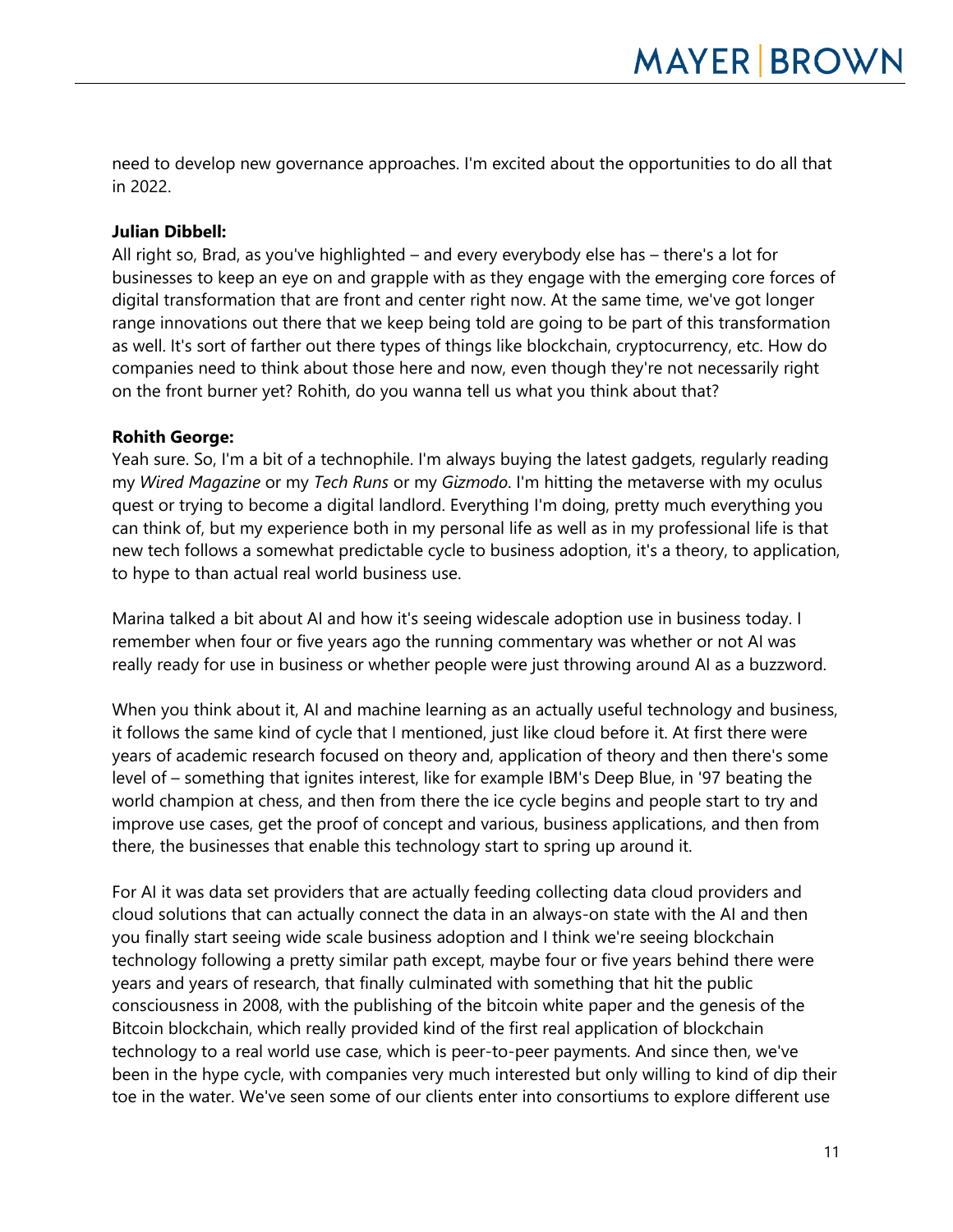cases, together with other companies for their particular industry. We've seen them enter into proof of concept or pilot agreements with particular blockchain technology providers, but, for the past several years the running commentary was the same as it was with AI, good for us to keep on top of but really too early, to invest any significant money or time into.

# **Julian Dibbell:**

And do you think that's changing?

#### **Rohith George:**

Yeah, our experience over the last year suggests that we may be moving into the next phase heading into 2022 just as with AI we've seen the infrastructure around blockchain technologies bring up. There are now blockchain as a service solutions that have come to market that target businesses cloud providers like AWS. They have established offerings that'll host, for example, blockchain nodes on using different blockchain frameworks.

In crypto we've seen wallet providers – it'll handle some of the tricky areas like private key management for businesses. We've seen custodial solutions that'll custody funds so that actual businesses don't have to deal with some of the thorny regulatory issues associated with holding in custody and crypto. And there are now offerings, for example, like CoinBase commerce, that will allow businesses to accept cryptocurrency as payment for goods and services. And this kind of growth is similar to what we saw with cloud and with AI as those technologies began gaining traction. And I think you will only really continue to see this trend continue and grow in 2022.

# **Julian Dibbell:**

Okay so if you're a technology lawyer looking at this, what's the best way to prepare for this trend?

# **Rohith George:**

I think the thing to keep in mind, and this will be stating the obvious, but the thing to keep in mind is that these are all different agreements for different services that at their core are not all that different than technology agreements that you may as a technology lawyer be otherwise used to.

For example, an agreement with a blockchain as a service provider is going to be probably 90 percent similar to a software as a service agreement that you're accustomed to. And if you're hiring a company, as an another example, to develop an NFT or non-fungible token for your business that's going to be 90 percent similar to a technology development agreement. But the key is really understanding the underlying technology well enough to identify the risks associated with the remaining 10 percent that's different. A standard SAS agreement may, for example, have SLA credits as the sole exclusive remedy for downtime, but this may not be adequate when the staff solution involves the custody of customer funds. If you're using a standard API license agreement for the use of a blockchain platform that handles the transfer or